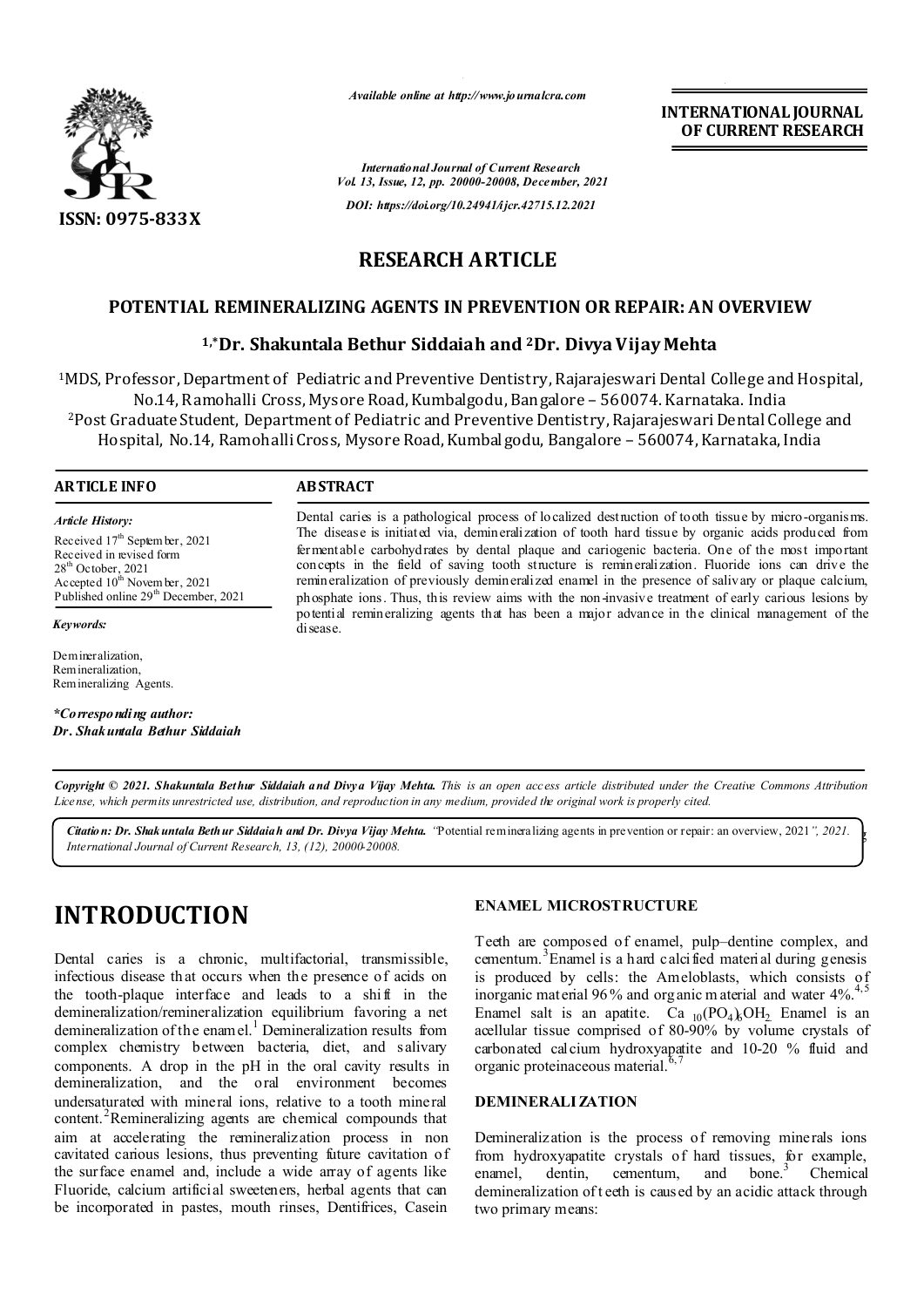- 
- Dietary acid consumed through food or drink<br>
Microbial attack from bacteria present in the mouth.<sup>3</sup>

**Understanding the Process of Deminerali zation<sup>3</sup> :** In a neutral environment, Hydroxyapatite (HA) is in equilibrium with the local aqueous environment that is saliva, which is saturated with  $Ca^{4+}$  and PO<sub>4</sub><sup>3-</sup>ions. HA is reactive to hydrogen ions at or below pH 5.5 because this is the critical pH for HA.

H+ reacts preferentially with the phosphate groups in the aqueous environment immediately adjacent to the enamel crystal surface. This is termed demineralization. As pH falls the solubility of the enamel apatite will increase d ramatically. A pH drop of one unit within the range of p H 7-4 gives rise to a seven-fold increase in the solubility of hydroxyapatite<sup>3</sup>.

### **Three phases of attack have been identified based on the pH of the acid**

- Surface softening
- Sub surface demineralization
- Surface etching<sup>8,9</sup>

# **ETIOLOGY AND RISK FACTORS**

**Ex trinsic -** Include diet and m edication. Several medication and asthmatic inhalers were shown to induce xerostomia by reducing salivary flow, in addition to decreasing its pH;

**Intrinsic –** Gastroesophageal reflux, or attack of stomach acids during acid reflex, vomiting was often seen in diabetic and obese individuals, bulimia nervosa (hyperemesisgravidum) alcoholism, and dental rumination.

# **ACID EROSION**

Dental erosion or chemical wear of tooth enamel can be defined as being the loss of hard tissues through dissolution by acids of the nonbacterial origin or mechanical damage.<sup>3</sup> During an acidic attack or a typical demineralization regime, chemical dissolution of both the organic and inorganic matrix components takes place. This is brought about by the water content of enamel and dentine, which facilitate acid diffusion in and mineral content out of the tooth.<sup>9</sup>

# **CHEMICAL EROSION**

Irrespective of the exact type of acid in a drink, a lower pH dissolves HA in enamel at a faster rate and more severely than a higher pH acid drink. Chelation causes a destabilization of the HA surface at low pH, weakening the phosphate coordination bonds.

Also, these molecules are uncharged which allows for a localized increase in hydrogen ions once di ffused into the HA. The temperature has a significant impact on the kinetics of dissolution. In the mouth, the ambient temperature is higher than room temperature, increasing the kinetic rate o freaction.<sup>3</sup>

# **DIET**

In fruits and soft drinks, citric acid is particularly damaging teeth, commonly have carboxylic or citric acids, and it can act through two mechanisms to remove both phosphate and calcium from the HA.<sup>3</sup>

# **DENTAL CARIES**

**Caries lesions occur in four general areas of the tooth:** 

- Pit and fissure caries
- Smooth-surface caries
- Root-surface caries
- Secondary or recurrent caries.<sup>10</sup>

### **For caries to develop, three conditions must occur simultaneously:**

- There must be a susceptible tooth and host;
- Cariogenic microorganisms must be present in quantity; and
- There must be excessive consumption of refined carbohydrates.

#### **BACTERIA**

S. mutans is considered the primary p athogen in dental caries development. T his cariogenic organism is acquired early in life but does not colonize pre-dentate infants. Cariogenic bacteria break down fermentable carbohydrates such as glucose, sucrose, and fructose and cause an acidic environment that leads to demineralization and resultant carious lesions.

# **OTHER CAUSES**

**ORTHODONTIC DECALCIFICATION:** Patients undergoing orthodontic therapy are at advanced risk for enamel decalcification. The removal of appliances can reveal areas of decalcification either around or under orthodontic bands. $10,11$ 

**WHITE SPOT LESIONS:** White spot lesions may be caused because of fluorosis, orthodontic decalcification, incipient carious lesion. In a white-spot caries lesion, the decalcification has occurred below the surface, and the lesion is covered by a virtually intact surface zone of enamel with a thickness of about  $0.03$  mm.  $^{11}$ 

#### **REMINERALI ZATION/TOOTH REPAIR**

Remineralization starts when the salivary pH increases beyond the critical pH level. This bounds the calcium and phosphate into the enamel with the help of saliva, fluorides, or other agents resulting in the formation of rebuilt crystalline structures of fluoridated HA and fluorapatite.<sup>9</sup>

**Understanding the Process of Reminerali zation:** The demineralization process can be reversed if the pH is neutralized and there are sufficient Ca2+ and PO43- ions in saliva to inhibit the process of dissolution through the common ion effect. This enables the rebuilding of partly dissolved apatite crystals and is termed remineralization. As the pH increases again after an acid attack the aqueous environment o f the enamel surface gradually returns to a state of super saturation concerning both apatites which in turn induces a reprecipitation of minerals in the damaged area.

**ASSESSMENT METHODS OF REMINERALI ZATION:**<sup>12,13</sup> Recent studies have assessed the re-incorporation of the mineral into demineralized enamel using indirect qualitative analysis, such as polarized light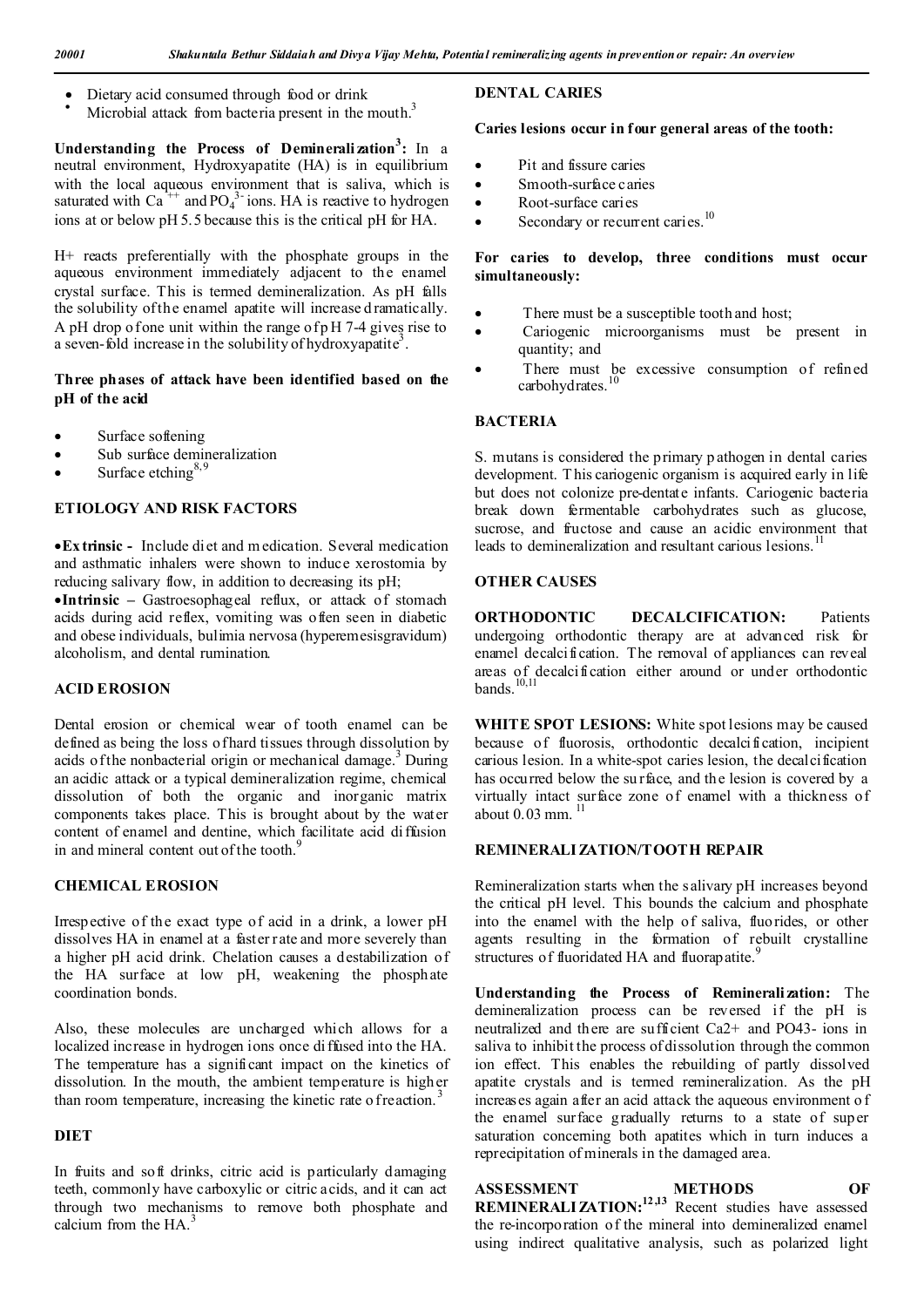microscopy [Arnold *et al*., 2007] and TEM [Tay and Pashley, 2008], and semiquantitative analysis such as transverse microradiography

- **Polarized light microscopy:-**Polarized light microscopy allows for the identification of dentin birefringence.
- **Thermogravimetric analysis:-**Measures of mineral density have been obtained by this method, which is used to determine the weight of mineral gained compared to a control, and element-sensitive electron microscopy, which measures the ratio of calcium to carbon in treated specimens. [Vollenweider *et al*., 2007].
- **Microradiography:-**Transverse microradiography uses the degree of absorption of the X-ray intensity to quantify the amount of mineral incorporated into the tissue based on changes in gray levels in the through-thickness images when compared with standards. Three different micro radiographical techniques-transverse microradiography, longitudinal microradiography, wavelength-independent microradiography (TMR, LMR, and WIM).
- **Spectroscopic analyses, such as Raman and Fourier transform infrared spectroscopy:-**These methods allow the determination of the nature of the mineral and also provide quantitative information on the changes in mineral and matrix composition as mineralization occurs.[Boskey and Men- delsohn, 2005].
- **Microhardness testing methods:-**Microhardness indentation measurements have been used to determine de- and remineralization effects evidence of mineral loss or gain. If indentation length values increase, the tissue has lost mineral; if the indentation length values d ecrease in magnitude, the tissue most likely has gained mineral.

#### **Two different types of hardness measurements must be distinguished**

- Where the indenter load is perpendicular to the polished tissue surface (SMH, or surface microhardness); and
- Where the indenter load is parallel to the tissue's anatomical surface [CSMH, or cross-section microhardness (Arends *et al*., 1980)].

The difference between Knoop and Vickers hardness measurements is mainly the p enetration depth o f the indenter. For an indentation length of 100 urns, the Knoop indenter penetrates about 3.5.~, whereas the Vickers diamond reaches a depth of about 14µm.

**Iodine**  $(^{125}I)$  **absorptiometry** Iodine  $(^{125}I)$  source uses a method that provides quantitative mineral loss and gains data with a sensitivity comparable to that of LMR.

**Light scattering:** The visually observed "whiteness" of a caries lesion can be used as a basis for optical measurements, in which the amount of mineral is quantified. Light scattering by enamel is caused by the enamel crystallites in their environments.

**The iodide permeability (Ip) test: -**Bakhos *et al*. (1977) introduced a method. The Ip test. Ip measurements are related to the pore volume of enamel and can give, in principle, sensitive estimates of the initial stages of de- and remineralization.

**Wetchemical analysis: -**The determination of Ca and/or phosphate in solutions in which a hard tissue is dissolved using acid is, in principle, a good method to quantify de- and remineralization of the tissue. This method has been used in in vitro studies.

**Scanning electron microscopy (SEM):-**SEM has been tried extensively but provides only qualitative information on" more or less porosity" or on "more or less" deposited material. Also, the microanalytical techniques EDAX and SIMS can, in principle, be employed to estimate quantitatively the amounts of minerals in tissues.

#### **IDEAL REQUIREMENTS OF A REMINERALIZING**   $\mathbf{AGENT}^1$

- Should deliver calcium and phosphate into the subsurface.
- Should not deliver any excess calcium.
- Should not favor calculus formation.
- Should work at an acidic pH to stop demineralization during a carious attack.
- Should work in xerostomic patients also, as saliva cannot effectively stop the carious process.
- Should be able to boost the remineralizing properties of saliva.
- The novel materials should be able to show some benefits over fluoride.

# **CLASSIFICATION <sup>15</sup>**

### **Reminerali zing agents have been broadly classified into the following:**

### **Fluorides**

- **Fluorides**
- **Non-fluoride remineralizing agents** 
	- Alpha tricalcium phosphate (TCP) & beta TCP (β-TCP)
	- Amorphous calcium phosphate
	- Casein phosphopeptides Amorphous calcium phosphate (CPP–ACP)
	- Sodium calcium phosphosilicate (bioactive glass)
	- Xylitol
	- Dicalcium phosphate dehydrate (DCPD)
	- **Nanoparticles for reminerali zation** 
		- Calcium fluoride nanoparticles
		- Calcium phosphate-based nanomaterials.
		- Nano hydroxyapatite (Nano HAP) particles
		- Amorphous calcium phosphate (ACP) nanoparticles
		- Nanobioactive glass materials
- **Polydopamine**
- **Oligopeptides**
- **Theobromine**
- **Arginine**
- **Self-assembling peptides**
- **Electric field-induced reminerali zation.**

**FLUORIDE:** Fluorides are the most important and oldest remineralizing agents of the tooth structure. They are introduced in the oral environment via personal (dentifrices, rinses) or professional application (varnish, foam, gels, and fluoride-releasing restorative materials).<sup>16</sup>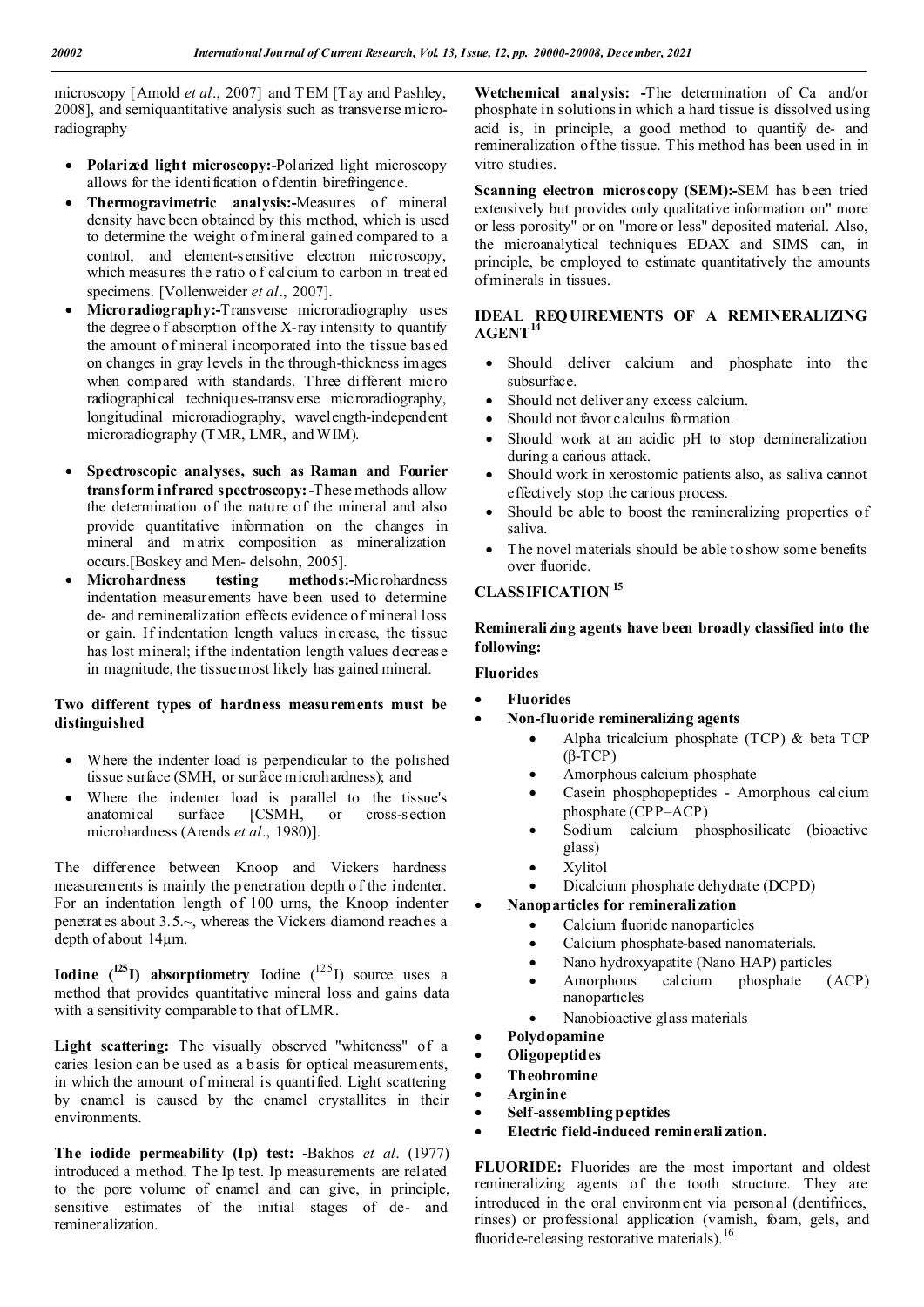#### **MECHANISM OF ACTION**

- Fluoride inhibits demineralization if ions are present at the cryst al surface in sufficient concentration before or during demineralization which can adsorb onto the surface of the crystals and markedly inhibit demineralization by acid.
- Fluoride ions react with the partially dissolved enamel crystallites and attract calcium and phosphate ions in the saliva to the demineralized dental enamel. This enhances new mineral deposition and crystallite re-growth fluoride enhances remineralization.
- Fluoride may inhibit the essential bacterial activity of acid-producing carious bacteria by interfering with the production of phosphoenolpyruvate(PEP) which is a key intermediate of the glycolytic pathway in bacteria.



#### **FLUORIDE CONTAINING DENTIFRICES:-**

Toothpaste can contain fluoride in various chemical forms mainly as sodium fluoride (NaF), sodium monofluorophosphate (Na2 FPO3 ), amine fluoride (C27 H60 F2 N2 O3<sup>)</sup>, stannous fluoride (SnF2), or combinations of these.<sup>15</sup>

**Acidulated-Phosphate-fluoride solutions:** Brudevold *et al*. (1963) developed a preparation based on acidi fication of sodium fluoride solutions with phosphoric acid, to obviate the disadvantages of stannous fluoride and to incorporate the positive effect o flower pH on fluoride uptake. The preparation is chemically stable, does not cause any st aining o f teeth, and is easily formulated as gel and solutions.



**Fluoride varnish:** Fluoride varnish is a fluoride-concentrated form, which is used as a type of topical fluoride treatment. Due to its easiness and similar efficiency with fluoride gel system,

varnishes especially in Pre-school children are recommended. Due to its sticky nature, it can remain in contact with the tooth surface for several hours.<sup>18</sup> Enamel Pro Varnish is formulated to deliver ACP (Amorphous Calcium Phosphate).



Fluoride Lasting Defense™ Varnish, a 5% neutral sodium fluoride varnish used to alleviate sensitivity associated with gingival recession and cervical abrasions.



**Fluoride mouth rinses:-**They raise the concentration of fluoride in saliva for several hours after use. Use of 0.05 % sodium fluoride mouth rinses is better than brushing with conventional fluoride toothpaste.

**Commercially available ACT** mouth rinse contains 0.05% sodium fluoride which is the highest concentration of sodium fluoride rinse available over the counter.



**Silver Diamine Fluoride (SDF):- {Silver Nanoparticles (Ag-**Nano):  $38\%SDF$  is a colorless liquid containing silver particles, 38% (44,800 ppm) fluoride ion at pH 10 i.e., 25%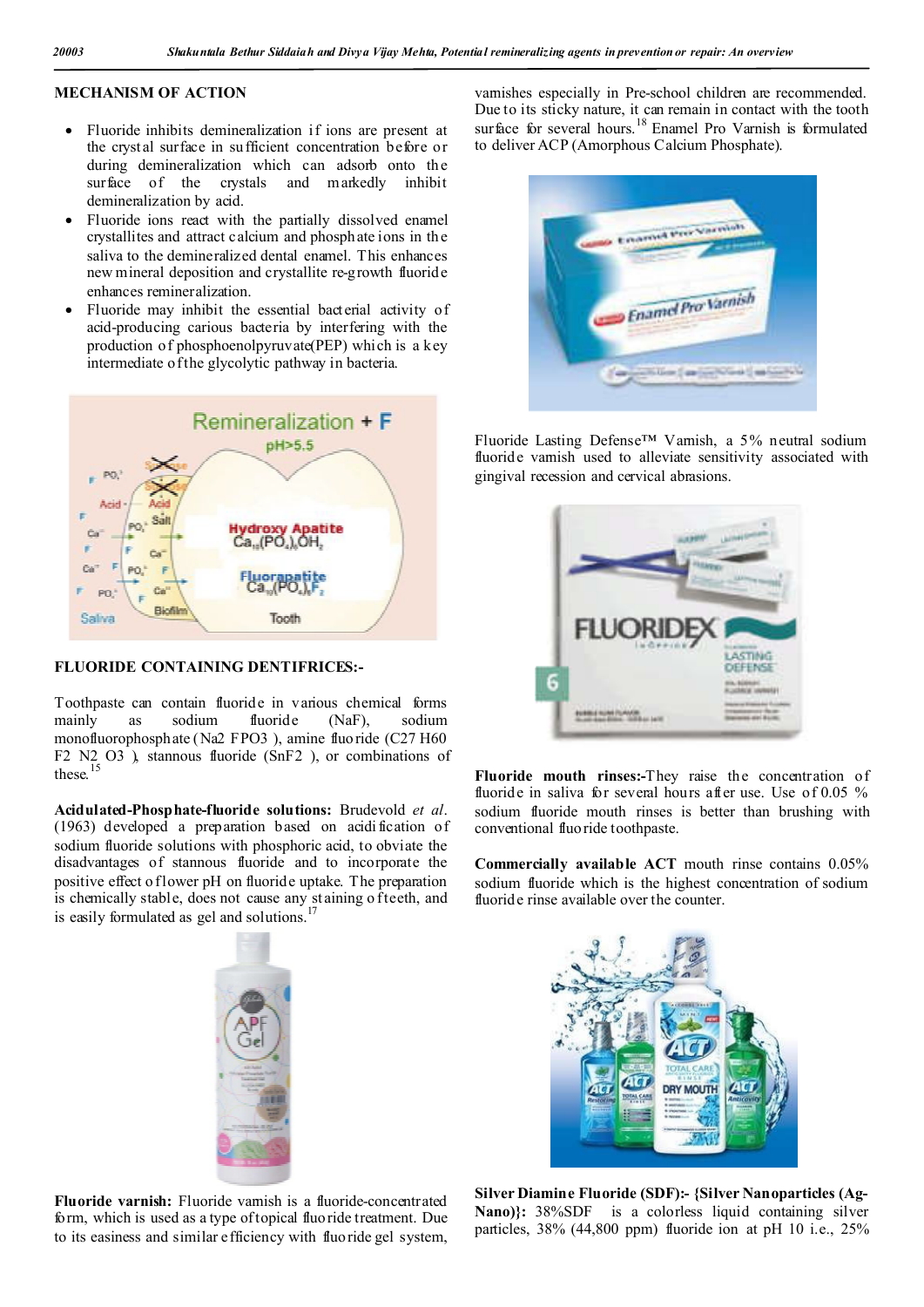silver, 8% ammonia, 5% fluoride, and 62% water.<sup>58</sup> SDF application reduces the demineralization process; inhibits the growth of cariogenic multispecies and also treats dentine hypersensitivity. The silver ion contained in the SDF acts as an antimicrobial agent, and fluoride ion helps the remineralization process while ammonia plays a role in stabilizing the SDF solutions.<sup>18</sup>

#### **ENAMEL REMINERALIZING SYSTEMS**

An ideal remineralization system should supply stabilized bioavailable calcium, phosphate, and fluoride ions that favor subsurface mineral gain rather than deposition only in the surface layer.

**Amorphous calcium phosphate (ACP):** ACP is the initial solid phase that precipitates from a highly supersaturated calcium phosphate solution and can convert readily to stable crystalline phases such as octacalcium phosphate or apatitic products. The ACP technology requires a two-phase delivery system (e.g., from a dual-chamber device) to keep the calcium and phosphorous components from reacting with each other before use. The current sources of calcium and phosphorous are two salts, calcium sulfate, and dipotassium phosphate. When the two salts are mixed, they rapidly form ACP that can precipitate onto the tooth surface. This precipitated ACP can then readily dissolve into the saliva and can be available for tooth remineralisation.<sup>8</sup>

**Amorphous calcium phosphate (ACP) -filled Composites:** A biologically active restorative material containing ACP as a filler encapsulated in a polymer binder was introduced by Skrtic, which can stimulate the repair of tooth structure by releasing significant amounts of calcium and phosphate ions.

**Amorphous calcium phosphate (ACP)Nanoparticles:** They are small spheroidal particles with a dimension in the nanoscale (40–100 nm). ACP nanoparticles, as a source of calcium and phosphate ions, have been added to composite resins, ionomer cement, and adhesives.

**Alpha-tricalcium phosphate:** It is used in products such as Cerasorb, Bio-Resorb, and Biovision. Tricalcium phosphate (TCP) has also been considered as one possible means for enhancing the levels of calcium in plaque and saliva.<sup>8</sup>

**Beta Tricalcium Phosphate (TCP):** Alpha tricalcium phosphate is a breakdown product of enamel. TCP is a new hybrid material created with a milling technique that fuses beta-tricalcium phosphate (ß-TCP) and sodium lauryl sul fate or fumaric acid. This blending results in " functionalized" calcium and a " free" phosphate, designed to increase the efficacy of fluoride remineralization.

**Enamelon:** Enamel consists of unstabilized calcium and phosphate salts with sodium fluoride. The calcium salts are separated from the phosphate salts and sodium fluoride by a plastic divider in the center o f the toothpaste tube.

Limitation: Calcium and phosphate are not stabilized, allowing the two ions to combine into insoluble precipitates before they come into contact with saliva or enamel. $\delta$ 

**Commercially available enamelon® fluoride:-** Enamelon® offers the remineralizing properties of Amorphous Calcium Phosphate technology. Introducing calcium and phosphate,

which are naturally present in the saliva, back into the surface of the tooth enamel is an ideal strategy to reverse the demineralization process.



**Commercially available minerals™ enamel booster:** It is a remineralizing and desensitizing gel. Remineralizing gel significantly increases the micro-hardness of tooth enamel after teeth whitening.



**Dicalcium phosphate dehydrate (DCPD):** Inclusion of dicalcium phosphate dehydrate (DCPD) in a dentifrice increases the levels of free calcium ions in plaque fluid, and these remain elevated for up to 12 hours after brushing when compared to conventional silica dentifrices.<sup>1</sup>

#### **CALCIUM PHOSPHATE-BASED REMINERALI ZATION DELIVERY SYSTEMS**

For fluorapatite or fluorhydroxyapatite to form, calcium and phosphate ions are required as well as fluoride ions. There are three calcium phosphate-based remineralizing systems

- Crystalline
- un-stabilized amorphous
- Stabilized amorphous

#### **CASEIN PHOSPHOPEPTIDES - AMORPHOUS CALCIUM PHOSPHATE**

Casein is the predominant phosphoprotein in bovine milk accounting for 80% of its total protein, primarily as calcium phosphate stabilized micellar complexes. Casein phosphopeptide amorphous calcium phosphate (**CPP-ACP**)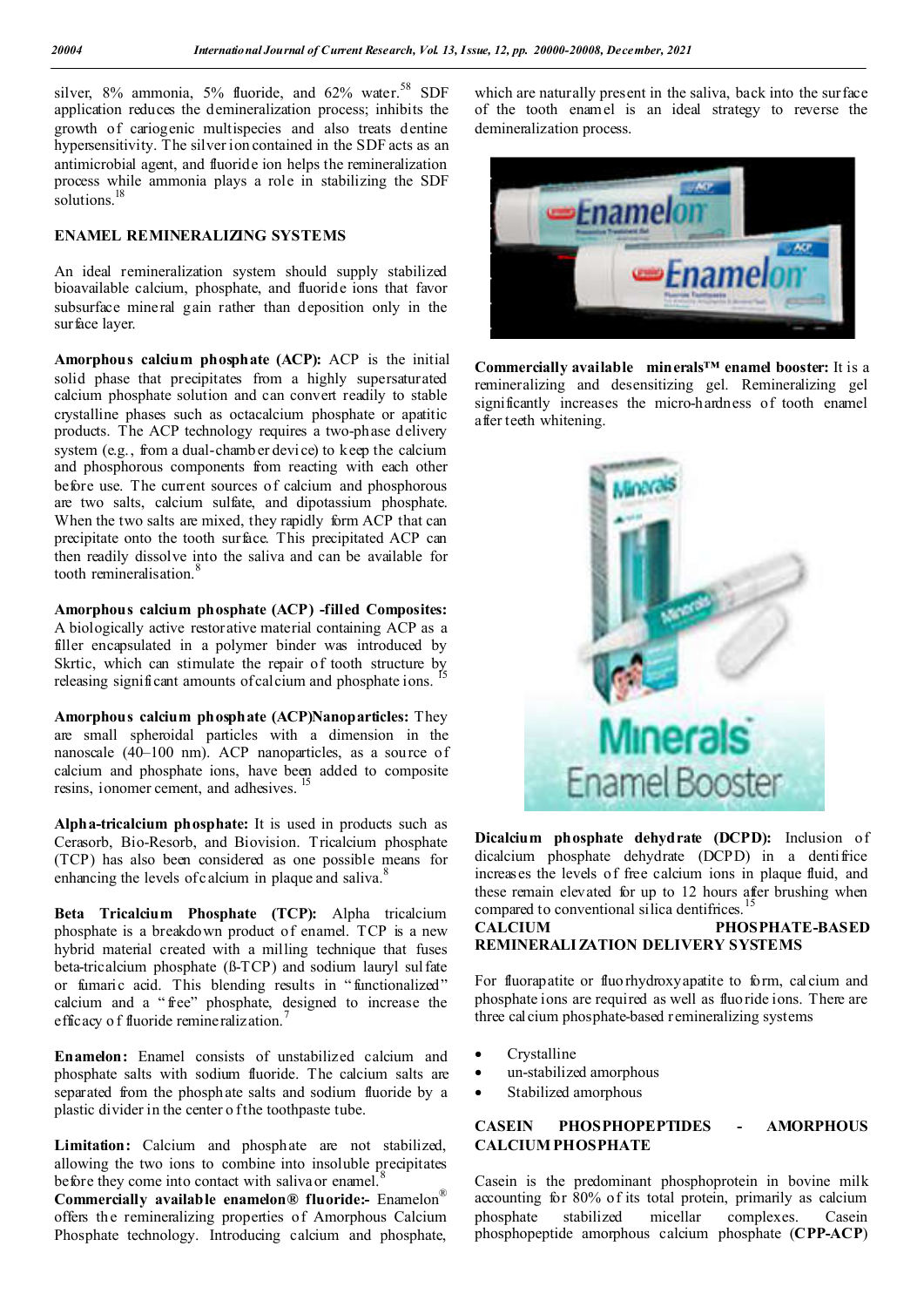nanocomplexes are derived from milk protein, casein, calcium, and phosphate. Casein is the major protein group found in milk.

**TOOTH MOUSSE:** Tooth Mousse is a water-based, sugarfree cream containing Recaldent® CPP-ACP (Casein Phosphopeptide – Amorphous Calcium Phosphate). Recaldent™ is derived from the milk protein, casein. This complex of CPP-ACP (Recaldent™) is an ideal delivery system for bio-available calcium and phosphate ions.

#### **Clinical Applications for Tooth Mousse:**

- White spot prevention/removal (during/after orthodontic bracket treatment)
- Post bleaching
- Post scaling and root planning
- Dentinal hypersensitivity
- Treatment of erosion and incipient carious lesions
- Caries prevention
- Promote fluoride uptake.
- It should not be used on patients with milk protein allergies. RECALDENT™ (CPP- ACP)



**NANOMATERIALS:** Nanoparticles have better ion release profiles than microparticles. These materials are o ften added to restorative materials as inorganic fillers, such as resin composites to release calcium, phosphate, and fluoride ions for remineralization of dental hard tissues. Eg: Calcium Fluoride Nanoparticles, Nano Hydroxyapatite (HAP) Particles.

**BIOACTIVE GLASS:** Bioactive glass has also been shown capable of inhibiting and reversing initial caries progression in enamel. In addition to remineralization, bioactive glasses have antibacterial effects, as they can raise the pH of an aqueous solution.

Bioactive glass compositions have demonstrated a significant antimicrobial effect toward caries pathogens (S. mutans, S. sanguis) upon exposure to bioactive glass powders as well as solutions and extracts.  $1$ 

**NOVAMIN:** Calcium sodium phosphosilicate (NovaMin) is an agent that is claimed to release calcium and phosphate ions intraorally to help the self-repair process of enamel. It is used extensively as a desensitizing agent, but the chemical reactions that occur may promote apatite formation enhancing remineralisation.<sup>20</sup>

#### **Commercially available product:**

### **Dr. Collins Restore Toothpaste-4 oz (Q uantity of 3)**



# **XYLITOL**

**Xylitol,** sorbitol, saccharin, and aspartame have all been used as sugar substitutes to reduce dental caries.<sup>7,49</sup>Increase in salivary pH can raise the falling pH to its neutral pH within a few minutes o fxylitol consumption. This indicates that xylitol can induce remineralization of deeper layers of demineralized enamel by facilitating Ca2+ movement and accessibility.

# **Xylitol has the ability**  $to^{21}$

- Reduce dental plaque formation, and Neutralize plaque acids by decreasing the production of lactic acid
- Reduce the levels of S. mutans.
- Reduce cavities by up to 80%
- Demonstrate signi ficant long-term reduction in caries (88-93%)
- Assist in the remineralization of tooth enamel
- Reduce gum tissue inflammation
- Help with dry mouth and bad breath.

### **Commercially available products**

**Squigle tooth builder sensitive toothpaste (4 oz):** It contains 36% Xylitol which is a great prohibitor for fighting the growth of plaque bacteria. It helps remineralize as it has the ingredient soluble calcium, which aids in replacing calcium that has been lost by food decay and acidic foods.

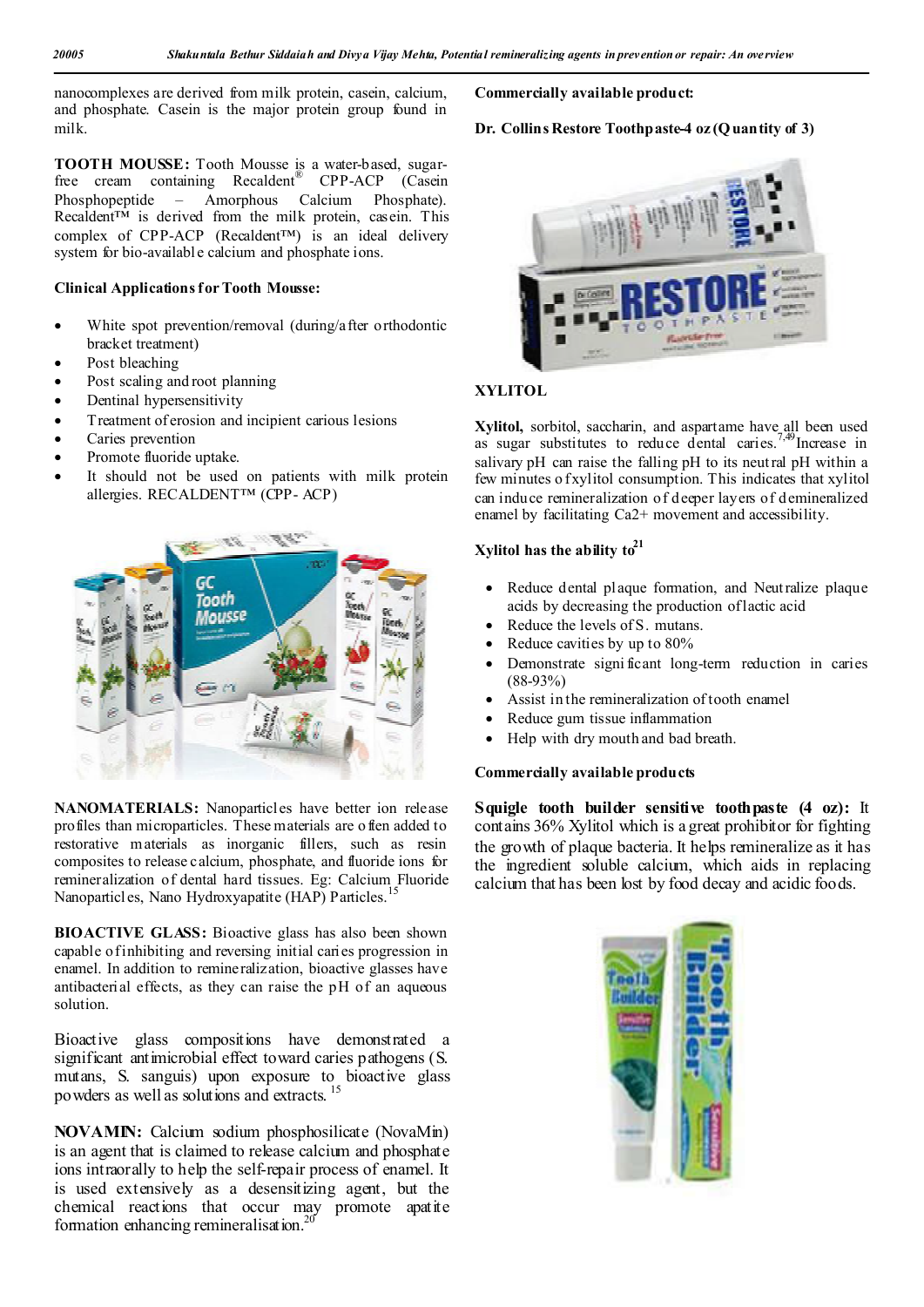Some of the things this toothpaste helps with are halitosis, gingivitis, bleeding gums, cavities, and plaque. This particular toothpaste has a spearmint flavor.



**Gums:-**Chewing xylitol gums shows a good report of reduction in the caries incidence up to 5 years even after the therapy is discontinued. A minimum of 5-6 grams and three exposures per day (from chewing gum and/or candies) are proven to give clinical effects.<sup>2</sup>



**SELF ASSEMBLING PEPTIDE:** Recent developments in tissue engineering, material sciences, and stem cell research offer considerable potential to dental therapies. Peptide treatment for early caries lesion in the area o f current research. A single application of P114 can be beneficial in the treatment of early caries lesions.<sup>7,15</sup>



**OZONE:** Ozone (O3) is a powerful oxidizing agent which neutralizes acids and affects cell structures, metabolism of micro-organisms. O3 attacks many biomolecules - cysteine, methionine, histidine residues of proteins and changes the surface ecology of the carious lesion. Ozone plays an important role in caries reversal by shi fting the microbial flora in carious lesions to one containing normal oral commensals. Ozone alters the metabolic product of bacteria that inhibit remineralization. It also removes plaque pyruvate which may suppress the development of tooth demineralization.

**CALCAREA FLUORICA:** Calcarea Fluorica (calc-f) or fluoride of lime (CaF2) has been used for the treatment of various dental problems as it contains mineral salts that play role in the mineralization o f teeth and bone. Teeth treated with

Calc-f tablets, on arti ficial carious lesions, showed increased surface hardness.



**Calcarea Fluorica**

#### **GIC**

**Mode of Action of GIC for Reminerali zation:** When GIC is placed in direct contact with affected/demineralized dentin, the migration of apatite forming elements F and Strontium from GIC to carious dentin occurs. GIC has a high fluoride content (10-23%) which allows for a greater degree and more prolonged release of fluoride compared with other dental materials.

During demineralization, GIC would release fluoride to the environment which forms fluorapatite and during remineralization, the fluoride would be taken up by the enamel. $^{24,25}$ 

**CHEESE:** Dairy products (milk, milk concentrates, and **cheeses)** have been shown to have anticarcinogenic properties. **Mechanism of action:**

- **Effect on salivary flow rate:** Cheese is a powerful sialogogue.
- **Effect on the number of ions in plaque:** Cheese elevates levels of calcium, and/or possibly phosphorus, in dental plaque which might inhibit demineralization through a common-ion effect or might enhance remineralization during periods of high pH.
- **Effect on plaque pH:** Increased calcium levels are associated with greater plaque pH levels.<sup>2</sup>

**HERBAL PRODUCTS FOR REMINERALIZATION:** In ancient Indi a, problems such as deformities of the oral cavity, plaques, and infections could be managed and even cured.

**GRAPE SEED EXTRACT (GSE):** Remineralization is an effective treatment that m ay stop or reverse early tooth decay. Grape seed extract (GSE) is the potential remineralizing agent under investigation. Grape seed extract can act as a potential adjunct or alternative for fluoride in the treatment of root caries during minimally invasive therapy, in elderly patients.<sup>29</sup>

**MECHANISM OF ACTION:** GSE may positively affect the remineralization process through two distinct mechanisms:

• It inhibits the glucosyltrans ferase enzyme produced by S mutants resulting in inhibition of Dental Caries.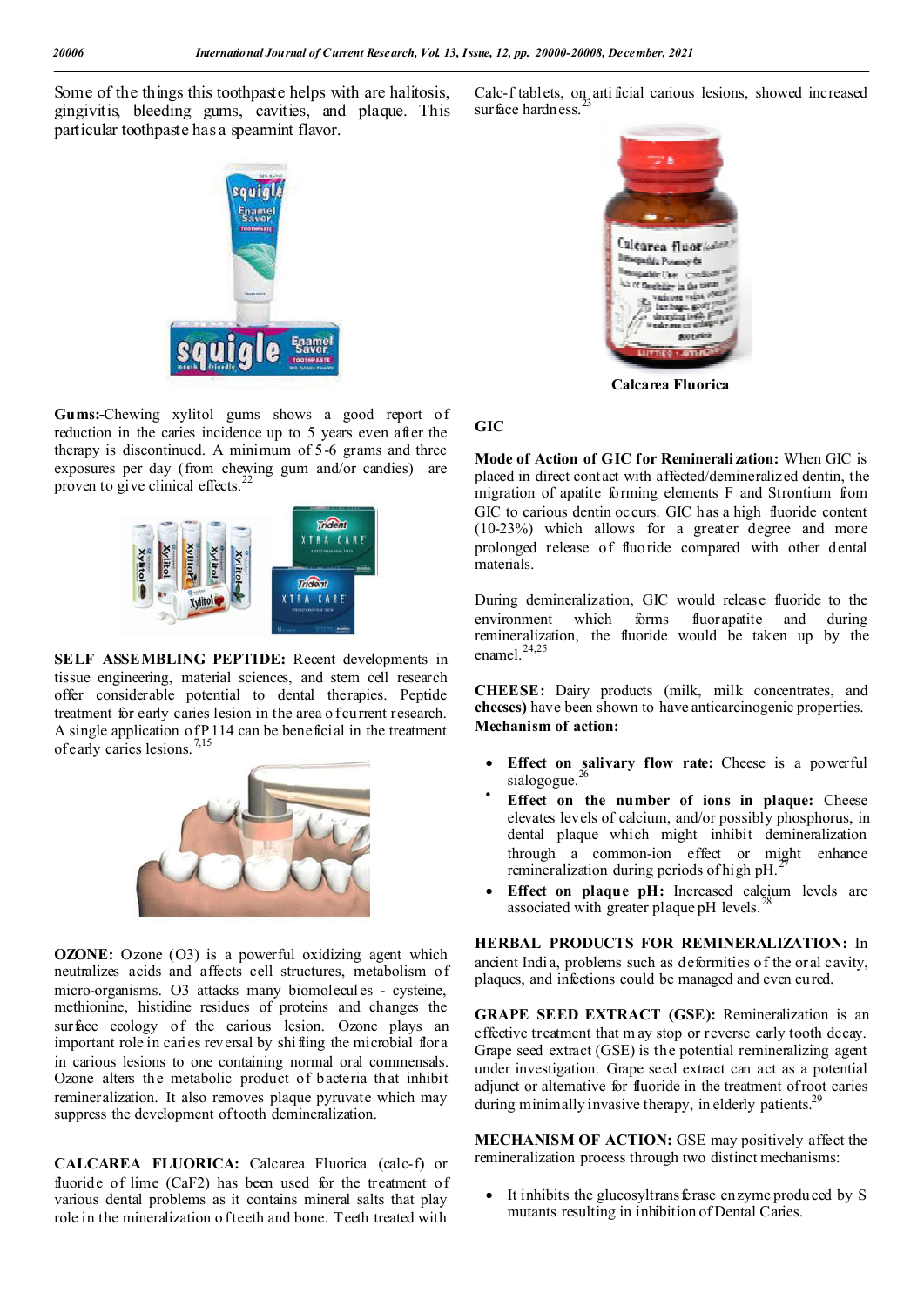GSE may interact with the organic portion of the root dentin through PA

# **GINGER, HONEY, AND ROSEMARY EXTRACT:-**

Among natural food sources, ginger rhizome (Zingiberofficinale Roscoe, Zingiberaceae) and rosemary (Rosmarinus officinalis L., Lamiaceae) are natural herbals with their antimicrobial activities. Their antifungal and antimicrobial effects on oral cavity pathogens have been reported. The average pH value o fhon ey is 3.9 and can show the bacteriostatic effect on pathogens as most thrive at a pH between 4.0 and 4.5. $^{30}$ 

**HERBAL TOOTHPASTE:** Herbal-based toothpaste can protect the enamel from demineralization according to the components they have. Researchers used commercial herbal toothpaste for observation of protective effects on enamel demineralization.<sup>31</sup>

**REMINERALI ZATION EFFECT OF MISWAK:** The miswak (miswaak, siwak, sewak) is a tooth cleaning twig made from a twig of the Salvadorapersica tree, also known as the arak tree or the peepul tree, and features in Islamic hygiene jurisprudence. If the miswak stick is chewed, a saturation of calcium in the saliva may support enamel remineralization.

**REMINERALI ZATION EFFECT OF TEA:** Tea, especially green tea, is rich in catechins like epigallocatechin gallate, epicatechin gallate, epigallocatechin, epicatechin58. Jose *et al*. stated in their study, tea was increased in microhardness of enamel through these components.

**REMINERALI ZATION EFFECT OF LEMON OIL:** Lemon oil is obtained from peels of lemon and contains Limonene as the main component. Researchers stated that these essential oils have antibacterial effects against cariogenic bacteria and inhibit their properties cariogenic.

**REMINERALI ZATION EFFECT OF OIL PULLING:** Oil pulling, in CAM (Complementary and Alternative Medicine), is a procedure that involves swishing oil in the mouth for oral and systemic health benefits. In traditional Indian culture, oil pulling which uses edible oil like sunflower oil or sesame oil, as a mouthwash is observed commonly for many years to prevent decay, oral malodor, bleeding gums, dryness of throat, cracked lips and for strengthening teeth, gums, and the jaw .T he reducing effect of S.mutans growth of coconut oil has been proved with remineralizing effect also.

# **CONCLUSION**

The worldwide contribution of dental caries to the burden of oral diseases is about 10 times higher than that of p eriodontal disease than other common oral conditions. Fluorides were the first such agents, used for the remineralization of enamel. While fluoride ions play an integral part in the demineralization-remineralization process, helping in the longterm repair of subsurface demineralization. Among new materials, casein phosphopeptide-containing materials seem to show the greatest promise in terms of remineralization of cavitated and non cavitated lesions. Diagnosis, preventive interventions, and conservative mineralizing therapies still will require regular dental visits by patients. Treatment of early

lesions with remineralizing therapy will require follow-up visits so that dentists can evaluate patients' responses and modify treatment according to their progress.

# **REFERENCES**

- 1. Kooshki F, Pajoohan S, Kamareh S. Effects of treatment with three types of vamish remineralizing agents on the microhardness o f demineralized enamel surface. Journal o f clinical and experimental dentistry. 2019 Jul;11(7):e630.
- 2. Rao A, Malhotra N. The role of remineralizing agents in dentistry: a review. Compendium. 2011;32(6):27-34.
- 3. Abou Neel EA, Aljabo A, Strange A, Ibrahim S, Coathup M, Young AM, Bozec L, Mudra V. Demineralization– remineralization dynamics in teeth and bone. International journal of nanomedicine. 2016;11:4743.
- 4. Arends J, Ten Cate JM. Tooth enamel remineralization. Journal of Crystal Growth. 1981 May 1;53(1):135-47.
- 5. Tencate JM, Buijs MJ, DamenJ.J.M.The effects of GIC restorations on enamel and dentin demineralization and remineralization. Adv Dent Res 1995;9(4):384-388.
- 6. C Robinson *et al*, The Chemistry of Enamel Caries,Crit Rev Oral Biol Med, 1(4);481-495(2000)
- 7. Orbans, Oral histology, and embryology,11th edition.
- 8. Walsh LJ. Contemporary technologies for remineralization therapies: A review. Int Dent SA. 2009 Jan;11(6):6-16.
- 9. Vinod D, Gopalakrishnan A, Subramani SM, Balachandran M, Manoharan V, Joy A. A Comparative Evaluation of Remineralizing Potential of T hree Commercially Available Remineralizing Agents: An In Vitro Study. International Journal of Clinical Pediatric Dentistry. 2020 Jan;13(1):61.
- 10. Harris NO, Godoy FG. Primary preventive dentistry. 6th ed. New Jersey: Julie Levin Alexander; 2004.
- 11. García-Godoy F, Hicks MJ. Maintaining the integrity of the enamel surface: the role of dental biofilm, saliva, and preventive agents in enamel demineralization and remineralization. The Journal of the American Dental Association. 2008 May 1;139:25S-34S.
- 12.Bertassoni LE, Habelitz S, Kinney JH, Marshall SJ, Marshall GW. Biomechanical Perspective on the Remineralization o f Dentin. Caries Res 2009;43:70–77
- 13.White DJ, Faller RV, Bowman WD. Demineralization and remineralization evaluation techniques—added considerations. Journal of dental research. 1992 Apr;71(3\_suppl):929-33.
- 14. Naveena P, Nagarathana C, Sakunthala BK. Remineralizing agent—then and now—an update. Dentistry. 2014;4(9):256.
- 15. Arifa MK, Ephraim R, Rajamani T. Recent advances in dental hard tissue remineralization: a review of the literature. International Journal of Clinical Pediatric Dentistry. 2019 Mar;12(2):139.
- 16.Lippert F. An introduction to the toothpaste-its purpose, history, and ingredients. InToothpastes 2013 (Vol. 23, pp. 1-14). Karger Publishers.
- 17. Pitts NB. Understanding Dental Caries: GordenNiki foruk. Basel, Karger, Vol. 1 and 2 (complete set) hardback, SFr116· 00/DM139· 00/US \$49· 50.
- 18. Fung MH, Duangthip D, Wong MC, Lo EC, Chu CH. Arresting dentine caries with different concentrations and periodicity of silver diamine fluoride. JDR Clin Trans Res 2016;1(2):143-152.
- 19.Reynolds EC, Cai F, Shen,Walker GD. Retention in plaque and remineralization of enamel lesions by various forms o f